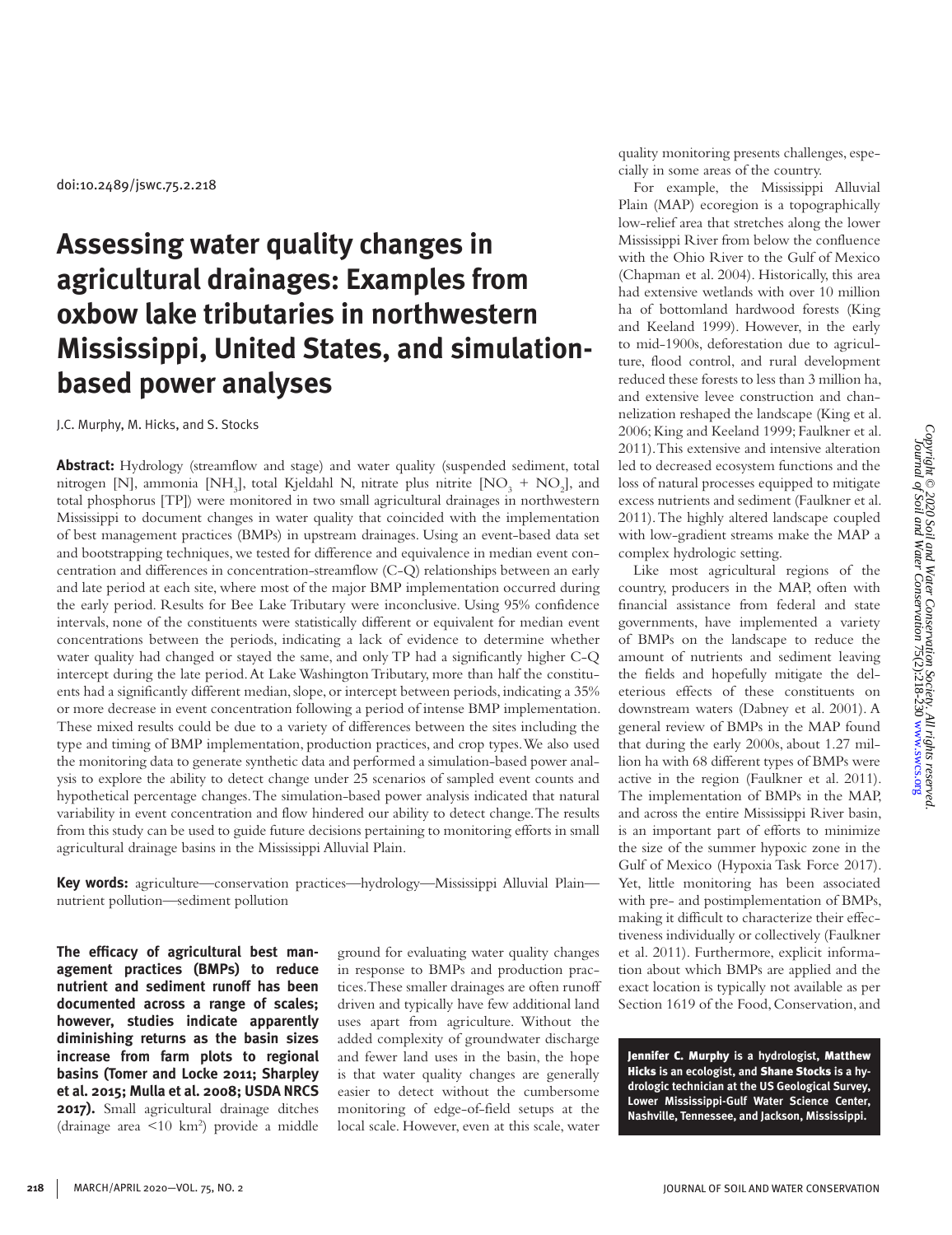Energy Act of 2008 (US Congress 2008), which presents a challenge when trying to establish a link between water quality changes and BMP implementation.

In the late 2000s, the US Geological Survey (USGS) began monitoring streamflow, stage, and water quality in two agricultural ditches located in the MAP that drain row crop fields and have a variety of BMPs in place. These sites discharge into separate oxbow lakes (Bee Lake and Lake Washington) in the northwestern portion of the state of Mississippi (figure 1). Elevated concentrations of nutrients and sediment entering the two lakes from surrounding drainages are thought to contribute to lake infill, increased noxious aquatic plants, low dissolved oxygen (O) concentrations, algal blooms, and fish kills (MDEQ 2006, 2007). In an effort to remediate these effects, multiple BMPs have been installed in the drainages of both oxbow lakes.

We used these monitoring data to detect changes in water quality that could be potentially attributed to BMPs in the drainages; however, we did not have a control basin with which to assess these changes. Specifically, the objectives of our study were threefold. Our first objective was to test for differences in sediment and nutrient event concentrations between two periods that capture different intensities of BMP activities in the drainages. Our second objective was to explore the ability to detect changes in sediment and nutrients in small agricultural drainages under various monitoring scenarios using a power analysis based on our monitoring results. Our final objective was to use the information from this monitoring effort, data analysis, and power analysis to inform future monitoring strategies of small agricultural basins in the MAP.

#### Materials and Methods

*Location Description*. Bee Lake (33.05139°, –90.35056°) and Lake Washington (33.06083°, –91.03889°) are oxbow lakes located in the predominately agricultural region of northwestern Mississippi (figure 1). This area has low topographical relief. Bee Lake is a former meander of the Yazoo River, and Lake Washington is a former meander of the Mississippi River. Bee Lake drains approximately 124 km<sup>2</sup>, and Lake Washington drains approximately 120 km<sup>2</sup> of mostly row crop agricultural land.

(a) Lake Washington Tributary at Stein Road (LWSR) site (dot) and drainage (dotted outline), (b) Bee Lake Tributary No. 1 (BLT1) site and drainage, and (c) location of both study areas in relation to the state of Mississippi and the Gulf of Mexico (hatched area is the Yazoo River basin).



NAD 1983

One tributary to each oxbow lake was monitored for water quality and hydrology for an eight- or nine-year period to assess changes in water quality related to the installation of BMPs in their drainages. Both tributaries are relatively large ditches draining row crop fields (figure 1). Bee Lake Tributary No. 1 (BLT1; USGS site number 330304090210100) near Thornton, Mississippi, drains a 3.4 km2 area near the center of Bee Lake and was monitored for nine years. Lake Washington Tributary at Stein Road (LWSR; USGS site number 330548091055100) near Chatham, Mississippi, drains a 5.8 km<sup>2</sup> area to the northwest of Lake Washington and was monitored for eight years.

Land use in the MAP is overwhelmingly agricultural with row crop farming of largely corn (*Zea mays*), soybean (*Glycine max*), and cotton (*Gossypium*), and both drainages were used exclusively for row crop agriculture. The Cropland Data Layer produced by the USDA was used to provide hectarage estimates of various crop types in both drainages by year (USDA NASS 2007-2016). For both sites, two or more crops were planted within the drainage each year. In the BLT1 drainage, corn and cotton were the predominant crops planted between 2008 and 2016. Other crops planted in the drainage included winter wheat (usually *Triticum aestivum*), soybeans, and peanuts (*Arachis hypogaea*). Woody wetlands also comprise about a quarter of the BLT1 drainage. In the LWSR drainage, soybean was the predominate crop. Corn was also planted every year and occasionally winter wheat, but these two crops combined rarely exceeded the soybean hectarage.

*Hydrologic Monitoring and Data Processing*. Water-surface elevation (stage) was continuously monitored at 15-minute intervals at both study sites using a nonsubmersible pressure sensor attached to a steel pipe near the center of the drainage ditch. The sensor measures water pressure at the bottom of the steel pipe, contrasts this to local atmospheric pressure, and then converts the pressure to stage. Streamflow was periodically measured at each site across a range of flow conditions according to standard USGS guidelines as described by Rantz et al. (1982).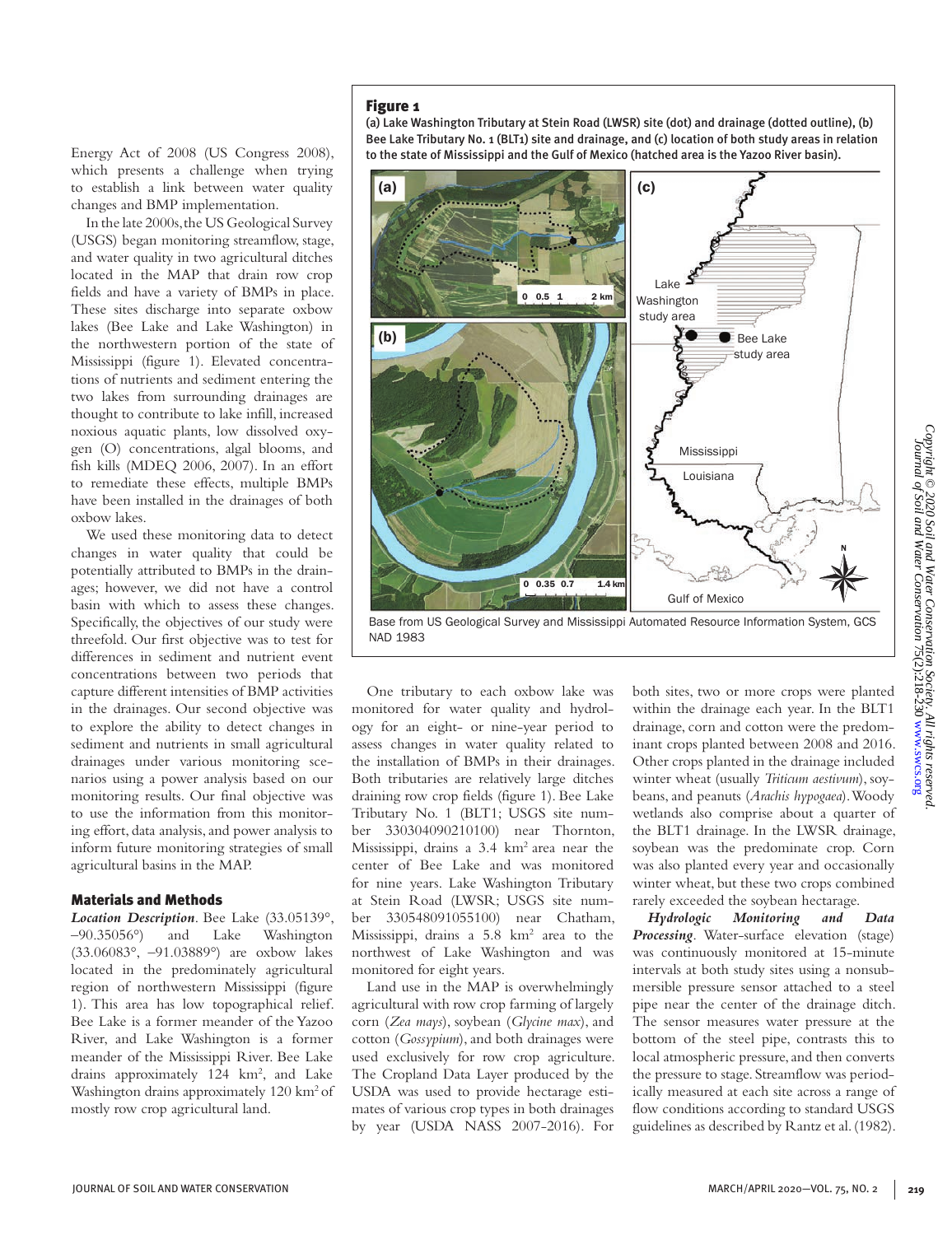At each station, relations between stage and measured streamflow were developed (Buchanan and Somers 1969), and these relations were used to compute continuous streamflow at 15-minute intervals using the monitored stage data (Kennedy 1983).

Since both drainage ditches go dry during portions of the year, and the precision of the flow measurements was poor below 0.03 m3 s–1, no observations below this threshold were retained. Thus, the flow data set can be interpreted as left censored at 0.03 m<sup>3</sup> s –1; missing values in the 15-minute data set indicate either flows below  $0.03 \text{ m}^3 \text{ s}^{-1}$ , no flow (a dry channel), or a submerged gage (lake surface is higher than gage orifice). We aggregated the 15-minute flow information into an event-based data set by isolating periods of continuous flow, separating these periods into individual flow events (i.e., a rise and fall of the hydrograph), and finally calculating several event-based statistics for each event (Murphy et al. [2019] for processing details). Hereafter, the event mean flow is referred to as "event flow." Additionally, only events that also had recorded rainfall at the closest National Oceanic and Air Administration (NOAA) National Weather Service (NWS) stations (located within 48 km of each site) on the day of or the day before the event were included in the analysis. Thus, the event-based data set used in this analysis only considers runoff events due to storms, not groundwater flow or irrigation return flow.

*Water Quality Sampling and Data Processing*. Water samples were collected for nutrient and suspended-sediment (SS) analysis at BLT1 between July 9, 2007, and August 17, 2016, and at LWSR between July 10, 2008, and June 14, 2016. Unfiltered water samples were collected over event hydrographs using one or two automatic samplers (ISCO 6712 or 3700; Teledyne ISCO, Lincoln, Nebraska) at each site and were programmed to sample streamflow above a specified stage height. When flow was above the specified stage, samples were collected in 1 L plastic bottles at set time intervals. Sampling ceased when the flow dropped below the specified stage or once all 24 bottles in the sampler were filled. The specified stage height and sampling intervals varied seasonally and over the monitoring period in an effort to capture the most events, sample as much of the event hydrograph as possible (i.e., rising and falling limbs), and to find the most optimal settings during different hydrologic conditions. At the beginning of the monitoring effort, two automated water samplers were used at each site (one for nutrient samples and another for sediment), though later only one sampler was used, and multiple bottles were filled for each sample. Water samples for nutrient analysis were preserved with 4.5-N sulfuric acid and chilled on ice immediately after sample collection (MDEQ 2013). Within 48 hours of collection, one set of water samples was delivered to the Mississippi Department of Environmental Quality (MDEQ) laboratory in Pearl, Mississippi, for determination of nutrient constituent concentrations (MDEQ 2013). Analyses were performed in accordance with US Environmental Protection Agency (USEPA) Methods for Chemical Analysis of Water and Wastes (USEPA 1983), Test Methods for Evaluating Solid Waste SW-846 (USEPA 1986), and the Standard Methods for Examination of Water and Wastewater (APHA 2005). The second set of water samples was delivered to the USGS sediment laboratory in Baton Rouge, Louisiana, for determination of SS concentration and processed according to Fishman and Friedman (1989). Quality-control procedures were followed according to the MDEQ Quality Assurance Project Plan (MDEQ 2013) and the 2006 Quality Assurance Plan for Water Quality Activities in the USGS Mississippi Water Science Center (R.A. Rebich, US Geological Survey, personal communication, 2006). All streamflow, nutrient, and SS data are available from the USGS National Water Information System (NWIS) web interface (USGS 2018).

This analysis explores changes in SS and nutrient concentrations, including total nitrogen (TN), ammonia (NH<sub>3</sub>), total Kjeldahl nitrogen (TKN), nitrate plus nitrite (NO<sub>3</sub><sup>-+</sup>  $NO<sub>2</sub><sup>-</sup>$ ), and total phosphorus (TP) (table 1). At times, concentration determinations were censored at a given detection level due to conditions at the laboratory. In these cases, one half the detection limit was substituted for the left-censored value. The water quality observations were aggregated to a flow-weighted mean concentration for each event, hereafter referred to as an "event concentration." This process was accomplished by first interpolating concentrations at 15-minute intervals between the observed concentrations, calculating 15-minute (unit) loads, summing the

unit loads over each event, and dividing the event load by the total flow volume of the event (Murphy et al. 2019).

*Hydrologic and Water Quality Data Coverage*. Both sites had intermittent flow through the channel, with most of the flow occurring in the winter (December to February) and spring (March to May). At BLT1, due to equipment malfunctions, the gage was not operational for approximately 3.2% of the record. The gage was continuously operational at LWSR (table 2). Across the entire study period, flow events represented 66% of the total time and 97% of the total flow volume at LWSR, and 41% of the total time and 82% of the total flow volume at BLT1. In total, there were 194 and 177 flow events at BLT1 and LWSR, respectively. At both sites, the hydrologic characteristics of the flow events were highly variable with some flow statistics varying by two or more orders of magnitude (table 3). The hydrologic characteristics and variability found in BLT1 and LWSR are consistent with findings of other research on agricultural ditches in Mississippi (Baker et al. 2018; Littlejohn et al. 2014).

The monitoring of water quality at BLT1 and LWSR resulted in many individual samples being collected that were then aggregated to event concentrations (table 1). Due to equipment and laboratory issues, holding time logistics, and adaptation of study design at BLT1 to include nutrient sampling later in the study, we had fewer samples for nutrients than sediment. At BLT1, 550 and 195 individual samples were collected for SS and nutrients, respectively, which resulted in 56 and 20 flow events sampled for SS and nutrients, respectively (table 1). Sampling for SS began approximately two years prior to sampling for nutrients at BLT1 (table 2). At LWSR, 367 and 234 individual samples were collected for SS and nutrients, respectively, which resulted in 40 and 27 flow events sampled for SS and nutrients, respectively (table 1). Sampling for SS and nutrients began concurrently at LWSR (table 2).

*Conservation Practices*. Due to concerns about sediment pollution in Bee Lake, Clean Water Act Section 319(h) funds were used to install 14 BMPs in the drainage of BLT1. These BMPs included the construction of a buffer zone, water-control structures, grade-stabilization structures, a vegetated ditch, and a two-stage ditch. Some BMPs were installed in July of 2007, and a second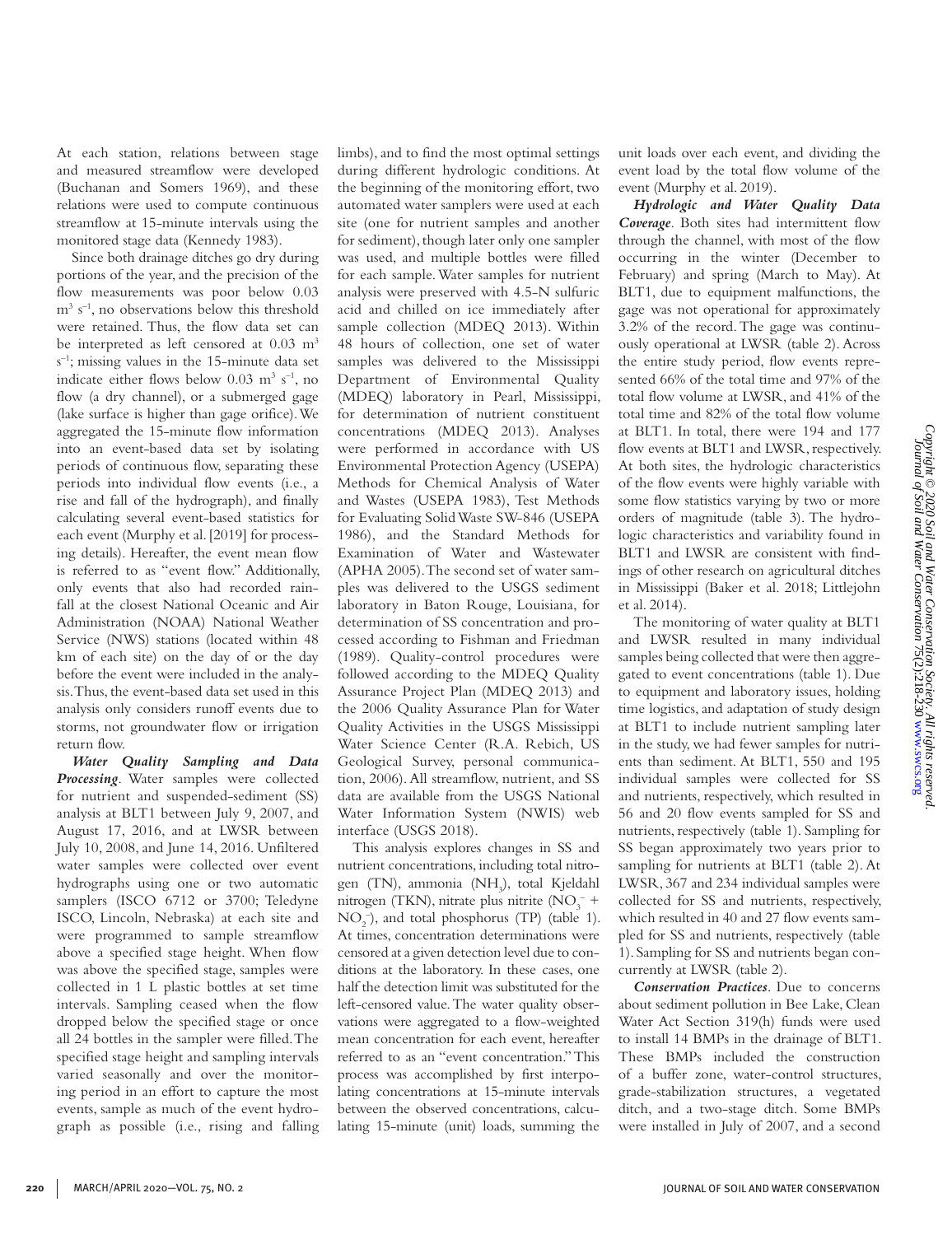# Table 1

|  |  | Water quality sample information and event-based descriptive statistics, by site. |  |  |  |
|--|--|-----------------------------------------------------------------------------------|--|--|--|
|  |  |                                                                                   |  |  |  |

| <b>Constituent</b>              | <b>USGS</b><br>parameter<br>code               | <b>Number</b><br><b>of</b><br>samples<br>(total) | <b>Number</b><br>οf<br>censored<br>samples | <b>Number</b><br>of flow<br>events | <b>Minimum</b><br>event<br>concentration<br>$(mg L^{-1})$ | <b>Median event</b><br>concentration<br>$(mg L^{-1})$ | <b>Mean event</b><br>concentration<br>$(mg L^{-1})$ | <b>Maximum</b><br>event<br>concentration<br>$(mg L^{-1})$ |
|---------------------------------|------------------------------------------------|--------------------------------------------------|--------------------------------------------|------------------------------------|-----------------------------------------------------------|-------------------------------------------------------|-----------------------------------------------------|-----------------------------------------------------------|
| Bee Lake Tributary No. 1 (BLT1) |                                                |                                                  |                                            |                                    |                                                           |                                                       |                                                     |                                                           |
| NH <sub>3</sub>                 | 00610                                          | 206                                              | 30                                         | 20                                 | 0.02                                                      | 0.23                                                  | 0.73                                                | 6.20                                                      |
| $NO_3^- + NO_2^-$               | 00630                                          | 206                                              | 6                                          | 20                                 | 0.04                                                      | 1.00                                                  | 1.40                                                | 3.80                                                      |
| SS                              | 80154                                          | 550                                              | $\mathbf 0$                                | 56                                 | 52.00                                                     | 210.00                                                | 340.00                                              | 1,200.00                                                  |
| <b>TKN</b>                      | 00625                                          | 206                                              | $\mathbf 0$                                | 20                                 | 0.42                                                      | 1.30                                                  | 1.80                                                | 11.00                                                     |
| <b>TN</b>                       | 00600                                          | 206                                              | $\Omega$                                   | 20                                 | 1.00                                                      | 2.60                                                  | 3.10                                                | 14.00                                                     |
| <b>TP</b>                       | 00665                                          | 206                                              | O                                          | 20                                 | 0.34                                                      | 0.57                                                  | 1.00                                                | 9.00                                                      |
|                                 | Lake Washington Tributary at Stein Road (LWSR) |                                                  |                                            |                                    |                                                           |                                                       |                                                     |                                                           |
| NH <sub>3</sub>                 | 00610                                          | 234                                              | 77                                         | 27                                 | 0.016                                                     | 0.11                                                  | 0.18                                                | 0.70                                                      |
| $NO_3^- + NO_2^-$               | 00630                                          | 235                                              | $\mathbf 0$                                | 27                                 | 0.075                                                     | 0.81                                                  | 0.95                                                | 3.90                                                      |
| SS                              | 80154                                          | 367                                              | $\Omega$                                   | 40                                 | 82.00                                                     | 1,100.00                                              | 1,100.00                                            | 4,000.00                                                  |
| <b>TKN</b>                      | 00625                                          | 235                                              | $\Omega$                                   | 27                                 | 0.32                                                      | 0.95                                                  | 1.55                                                | 5.80                                                      |
| <b>TN</b>                       | 00600                                          | 235                                              | $\Omega$                                   | 27                                 | 0.55                                                      | 1.80                                                  | 2.50                                                | 7.60                                                      |
| <b>TP</b>                       | 00665                                          | 235                                              | 1                                          | 27                                 | 0.26                                                      | 0.75                                                  | 0.88                                                | 2.30                                                      |

Notes: NH<sub>3</sub> = ammonia. NO<sub>3</sub> + NO<sub>2</sub> = nitra<br>phosphorus. USGS = US Geological Survey. – = nitrate plus nitrite. SS = suspended sediment. TKN = total Kjeldahl nitrogen. TN = total nitrogen. TP = total

## Table 2

Streamflow and water quality monitoring information by site.

| <b>Site</b>                                                   | <b>Streamflow</b><br>period of<br>record<br>(number of<br>events)                  | Dates of missing<br>streamflow<br>record                                                                                                                                                                                                                                                                                             | Percen-<br>tage<br>of flow<br>record<br>missing<br>(%) | Water<br>quality<br>sampling<br>date range<br>(number<br>of sampled<br>events)                                   | <b>Flow</b><br>events<br>sampled<br>(%) | End of<br>early<br>sampling<br>period | Number of<br>sampled<br>events in<br>early<br>period | Number of<br>sampled<br>events in<br>late<br>period |
|---------------------------------------------------------------|------------------------------------------------------------------------------------|--------------------------------------------------------------------------------------------------------------------------------------------------------------------------------------------------------------------------------------------------------------------------------------------------------------------------------------|--------------------------------------------------------|------------------------------------------------------------------------------------------------------------------|-----------------------------------------|---------------------------------------|------------------------------------------------------|-----------------------------------------------------|
| Bee Lake<br>Tributary<br>No. 1<br>(BLT1)                      | July 9, 2007,<br>to Aug. 17,<br>2016 (194<br>events)                               | Oct. 23 2008, to<br>Oct. 29, 2008 (6 days)<br>Oct. 18, 2010, to Nov.<br>1, 2010 (15 days)<br>Sept. 1, 2011, to Sept.<br>6, 2011 (6 days)<br>Feb. 2, 2015, to Feb.<br>3, 2015 (2 days)<br>Feb. 7, 2015, to Feb.<br>26, 2015 (20 days)<br>Aug. 28, 2015, to Sept.<br>30, 2015 (34 days)<br>Oct. 1, 2016, to Oct.<br>24, 2016 (24 days) | 3.2                                                    | SS*: Oct. 18, 2007, SS: 29<br>to Aug. 17, 2016<br>(56)<br>Nutrients:<br>May 2, 2010, to<br>Aug. 17, 2016<br>(20) | Nutrients:<br>10                        | Aug. 15, 2013                         | SS: 39<br>Nutrients: 8                               | SS: 17<br>Nutrients: 12                             |
| Lake<br>Washington<br>Tributary<br>at Stein<br>Road<br>(LWSR) | Aug. 10, 2008,<br>to June 14.<br>2016<br>(177 events)<br>*SS = suspended sediment. | None                                                                                                                                                                                                                                                                                                                                 | 0.0                                                    | SS: Aug. 12, 2008,<br>to June 14, 2016<br>(40)<br>Nutrients:<br>same<br>as SS (27)                               | SS: 23<br>Nutrients:<br>15              | Dec. 31, 2011                         | SS: 24<br>Nutrients: 15                              | SS: 16<br>Nutrients: 12                             |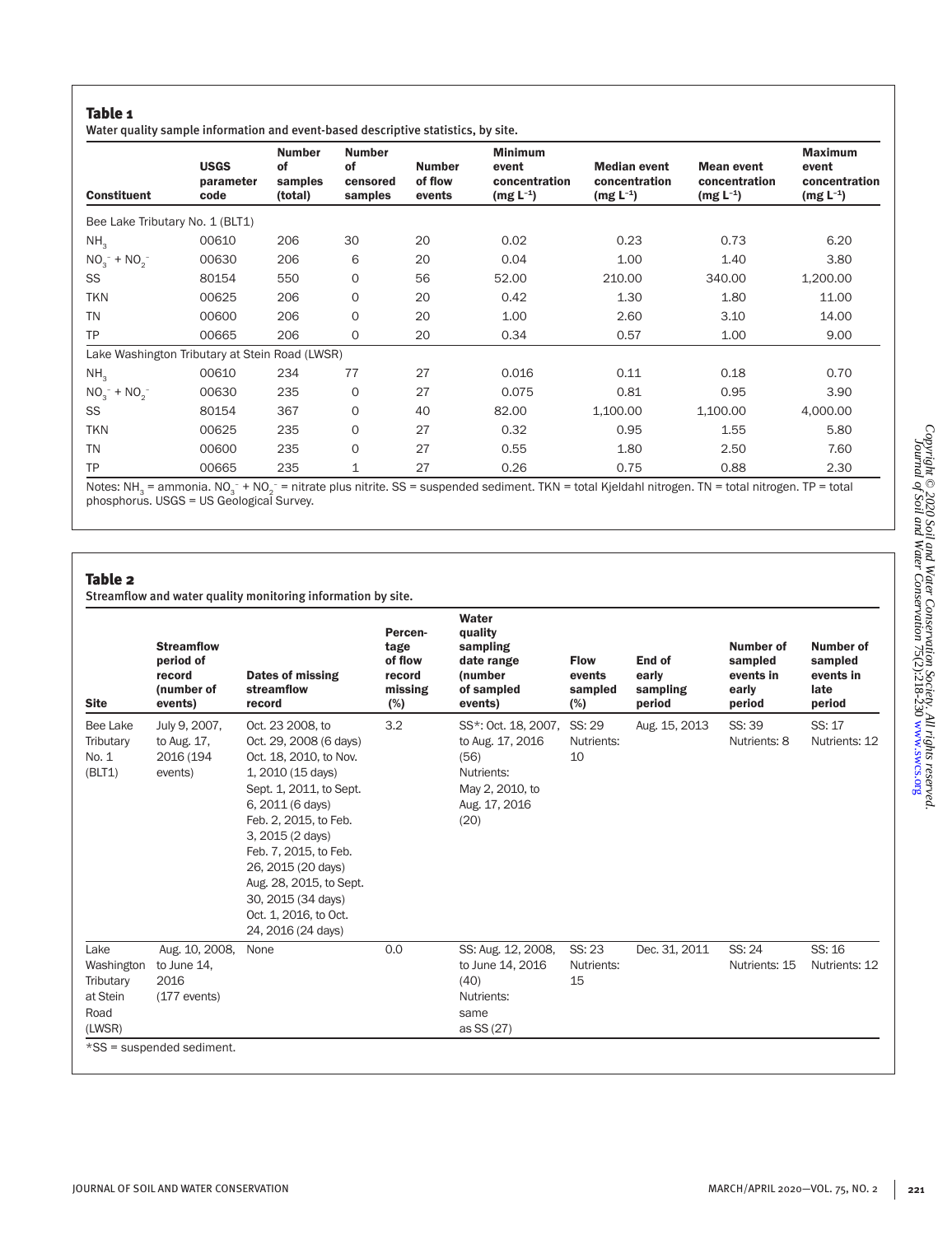Г

Descriptive statistics for flow events across the period of record and for each sampling period, by site. The range of minimum-maximum values are shown in parentheses.

| <b>Site</b>        | <b>Statistic</b>                                            | <b>Period of record</b> | <b>Early period</b>           | Late period                   |
|--------------------|-------------------------------------------------------------|-------------------------|-------------------------------|-------------------------------|
| Bee Lake Tributary | Number of events                                            | 194                     | 120                           | 74                            |
| No. 1 (BLT1)       | Event mean flow $(m^3 s^{-1})$                              | 0.31 (0.05 to 1.42)     | $0.42$ (0.05 to 1.42)         | $0.28(0.08 \text{ to } 1.20)$ |
|                    | Event peak flow $(m^3s^{-1})$                               | $0.71(0.11$ to 3.37)    | 0.76 (0.11 to 3.37)           | $0.59$ (0.11 to 2.75)         |
|                    | Event total flow volume $(10^3 \text{ m}^3 \text{ s}^{-1})$ | 30 (2 to 150)           | 34 (2 to 150)                 | 26 (2 to 133)                 |
|                    | Event duration (h)                                          | 25 (8 to 153)           | 25 (8 to 153)                 | 24 (9 to 84)                  |
|                    | Total flow volume $(10^3 \text{ m}^3 \text{ s}^{-1})$       | 6.034                   | 4.087                         | 1,946                         |
| Lake Washington    | Number of events                                            | 177                     | 70                            | 107                           |
| Tributary at       | Event mean flow $(m^3s^{-1})$                               | 0.85 (0.06 to 5.38)     | $0.68(0.06 \text{ to } 4.39)$ | $0.96(0.08 \text{ to } 5.38)$ |
| Stein Road (LWSR)  | Event peak flow $(m^3s^{-1})$                               | 2.07 (0.11 to 13.68)    | 2.07 (0.11 to 13.68)          | 2.07 (0.11 to 9.49)           |
|                    | Event total flow volume $(10^3 \text{ m}^3 \text{ s}^{-1})$ | 84 (1 to 1,409)         | 63 (1 to 1,409)               | 85 (2 to 785)                 |
|                    | Event duration (h)                                          | 22 (2 to 89)            | 22 (2 to 89)                  | 22 (6 to 55)                  |
|                    | Total flow volume $(10^3 \text{ m}^3 \text{ s}^{-1})$       | 14,907                  | 5,748                         | 9,160                         |

round of BMP installation was completed in August of 2012. The second round of installations included the construction of two-stage ditches to address nutrient pollution. For the BLT1 site, the "early" sampling period was defined as data collected on or before August 15, 2013. Hydrology and water quality data collected after this date were considered part of the "late" period (table 2). This break in the data captures both phases of BMP implementation in the early period.

Due to concerns about nutrient pollution in Lake Washington, Clean Water Act Section 319(h) funds were also used to install numerous BMPs throughout the drainage basin between early 2008 and late 2010. In the LWSR drainage, BMPs included land leveling, construction of pads, pipes, and filter strips, and planting of cover crops. During this time and continuing beyond 2010, additional BMPs were installed or implemented throughout the basin with funds provided by the USDA Natural Resources Conservation Service (NRCS)'s Environmental Quality Incentives Program and Conservation Reserve Program. These BMPs included more land-leveling and construction of pads and pipes, in addition to nutrient management, construction of an underground irrigation line, and tree planting. The precise timing of BMP construction and implementation is unknown. The BMPs implemented in the LWSR drainage, and throughout the Lake Washington drainage basin in general, were originally designed for sediment control even though nutrient pollution was the primary concern. For LWSR, the "early" sampling period was defined as data collected on or before December 31, 2011, and data collected after this date were considered part of the "late" period (table 2). This break in the data was intended to capture the main BMP implementations and most intensive periods of construction in the early period. Water quality samples were not collected prior to the early period at either site.

*Difference and Equivalence Testing*. For each constituent, a nonparametric bootstrap method was used to estimate 90% confidence intervals for the difference in median event concentration between the early and late sampling periods. The difference in median event concentration was calculated according to equation 1:

$$
M_{\text{late}} - M_{\text{early}} = M_{\text{diff}} \,, \tag{1}
$$

where  $M_{\text{data}}$  is the median of event concentrations during the late period,  $M_{\text{exch}}$  is the median of event concentrations during the early period, and  $M_{\text{diff}}$  is the difference in medians between the early and late periods.

All analyses were completed using the R statistical software program (R Core Team 2017), and bootstrapping was implemented using the boot R package (Canty and Ripley 2017; Davison and Hinkley 1997). A replicate consisted of sampling the observed event concentration data, with replacement, according to the strata (early and late periods). For each replicate, the difference in the median event concentration  $(M_{i\omega}$ , equation 1) was calculated. A total of 10,000 bootstrap replicates were generated, and the adjusted bootstrap percentile interval (Davison and Hinkley 1997) was used to estimate 90% confidence interval for  $M_{\text{diff}}$ .

The 90% confidence interval of  $M_{di\ddot{\theta}}$ was used to assess statistically significant differences and equivalences. Statistically significant differences were defined as the 90% confidence interval not encompassing zero (figure 2). Statistically significant equivalences were assessed using ±25% equivalence intervals. For each constituent, the lower and upper bounds of the equivalence interval were calculated by multiplying *Mearly* by –0.25 and 0.25, respectively. If the 90% confidence interval of  $M_{\text{air}}$  was wholly contained within the equivalence interval, then  $M_{\text{part}}$  and  $M_{\text{late}}$  were considered to be significantly equivalent within ±25% (figure 2). Using a 90% confidence interval equates to a significance level  $(\alpha)$  of 0.10 for the difference test and 0.05 for the equivalence test. Combining these two tests allowed us to determine if median event concentration differed between the early and late periods or if it remained essentially unchanged. If neither test was statistically significant, then the results were inconclusive, indicating there was too much uncertainty to detect if event concentrations were higher, lower, or similar between early and late periods (figure 2).

*Difference in Concentration-Streamflow (C-Q) Relationships*. We also tested for differences in the C-Q relationship between early and late periods for all constituents in the BLT1 and LWSR drainages. Logarithmically (base *e*) transformed event concentrations were regressed against logarithmically transformed event mean flows using ordinary least squares regression, and a dummy variable was used to identify whether data were collected in the early or late period. First, we tested for significant differences in slope by fitting concentration and flow data to equation 2:

$$
log(C_i) = \alpha + \beta log(Q_i) + \gamma P_i + \delta(Q_i P_i), (2)
$$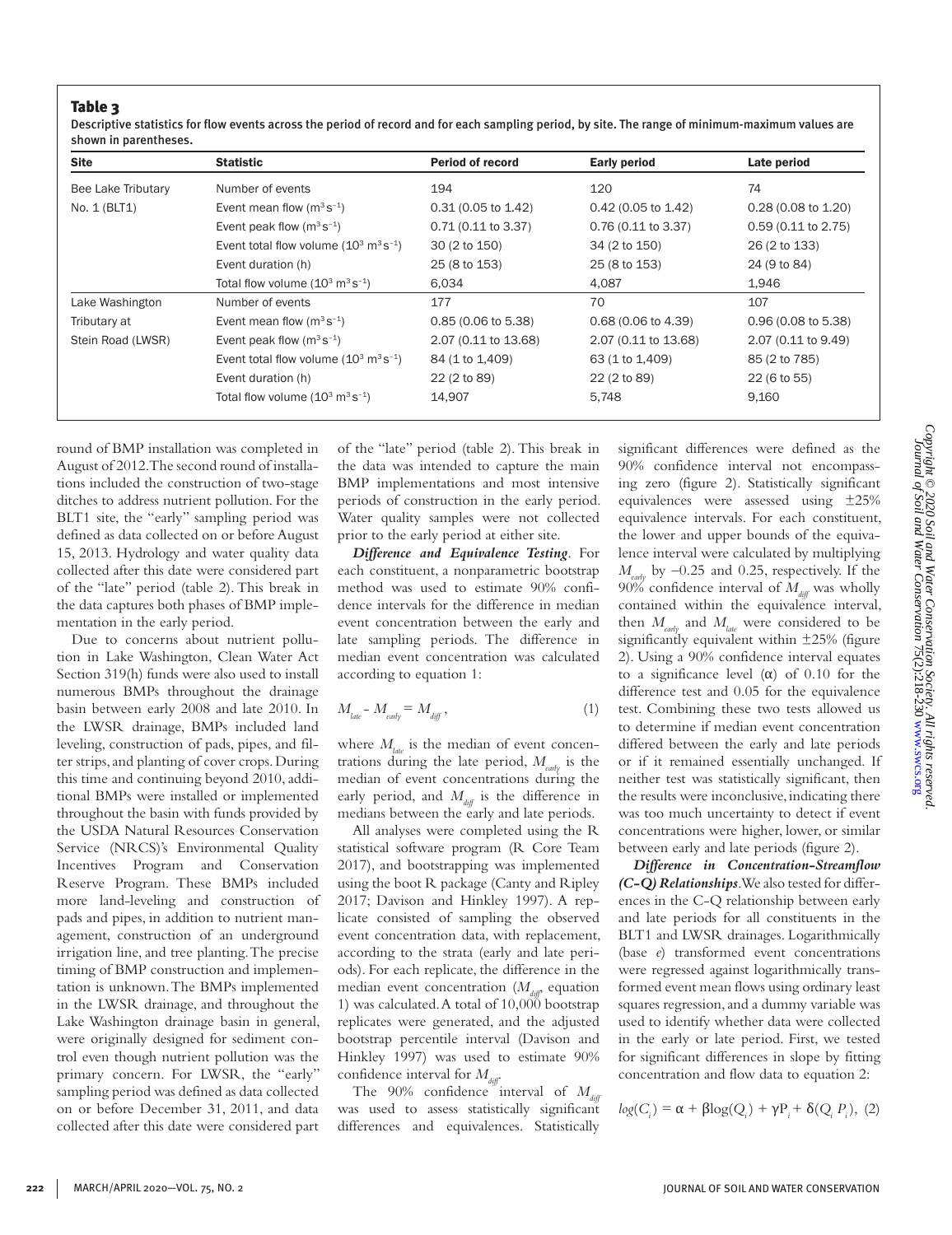Explanation of possible result combinations and interpretations from tests for difference and equivalence in median event concentrations between the early and late periods. Horizontal error bars are representative of 90% confidence intervals.



where *C* is the event concentration; *Q* is event flow; *P* is a dummy variable coded as 1 or 0 for the early and late periods, respectively; *i* indicates a given flow event; and  $\alpha$ ,  $\beta$ , γ, and  $δ$  are fitted coefficients.

Using the boot R package (Canty and Ripley 2017; Davison and Hinkley 1997), 10,000 bootstrap replicates were used to estimate 90% confidence intervals using the adjusted bootstrap percentile interval (Davison and Hinkley 1997) for all coefficients in equation 2. If the 90% confidence interval for δ (the difference in slope between the early and late periods) did not include zero, then the slope was considered to be significantly different between the early and late periods.

For constituents that did not show significant differences in slope, we then tested for significant differences in intercept of the C-Q relationships. In these cases, equation 3 was fit to the data (variables previously defined):

$$
log(C_i) = \alpha + \beta log(Q_i) + \gamma P_i.
$$
 (3)

Similarly, a nonparametric bootstrap (10,000 replicates) was used to estimate 90% confidence intervals for all coefficients. If the 90% confidence interval for  $\alpha$  (the difference in intercept between the early and late periods) did not include zero, then the intercept was considered to be significantly different between the early and late periods. For constituents with significantly different intercepts, the intercept coefficient was backtransformed by exponentiating the coefficient, subtracting by 1 and multiplying by 100. This calculated value represented the percentage change in event concentrations

between the early and late sampling periods if event flow was held constant.

*Power Analysis*. In addition to exploring differences in water quality between the early and late sampling periods at BLT1 and LWSR, we also completed a power analysis to explore the sensitivity of three statistical tests of difference under varying scenarios of percentage change (effect size) and number of sampled events. Using selected distributional parameters and covariate effect sizes (i.e., influence of event flow on event concentrations; table 4), we generated synthetic data to simulate SS, TN, and TP event concentrations for control and treatment groups for various combinations of percentage

change in event concentration (i.e., the effect size) and number of sampled events. The distributional parameters and covariate effect sizes (table 4) were derived from the monitoring data (Murphy et al. 2019), and the control and treatment groups were meant to simulate the influence of limited to no influence of BMPs on water quality compared to decreased event concentrations due to BMP implementations. The number of total sampled events were set to 20, 50, 100, 150, or 200, and percentage changes were set to –10%, –25%, –50%, –75%, or –90% between the control and treatment group, resulting in 25 scenarios. For each scenario and constituent, 1,000 simulations were run and

Parameters used in power analysis and derived from the observed data at each site.

| <b>Constituent</b> | <b>Parameter</b>                                                                                | <b>Selected</b><br>parameters<br>for power<br>analysis | <b>Bee Lake</b><br><b>Tributary</b><br>No. 1<br>(BLT1) | Lake<br>Washington<br><b>Tributary</b><br>at Stein<br>Road (LWSR) |
|--------------------|-------------------------------------------------------------------------------------------------|--------------------------------------------------------|--------------------------------------------------------|-------------------------------------------------------------------|
| SS                 | log(mean)                                                                                       | 6.00                                                   | 5.43                                                   | 6.55                                                              |
|                    | log(standard deviation)                                                                         | 1.00                                                   | 0.90                                                   | 1.13                                                              |
|                    | slope of SS-flow                                                                                | 6.50                                                   | 6.50                                                   | $-4.70$                                                           |
| TN                 | log(mean)                                                                                       | 0.80                                                   | 0.91                                                   | 0.69                                                              |
|                    | log(standard deviation)                                                                         | 0.65                                                   | 0.65                                                   | 0.65                                                              |
|                    | slope of TN-flow                                                                                | $-0.05$                                                | $-0.05$                                                | $-0.01$                                                           |
| <b>TP</b>          | log(mean)                                                                                       | $-0.37$                                                | $-0.39$                                                | $-0.34$                                                           |
|                    | log(standard deviation)                                                                         | 0.68                                                   | 0.69                                                   | 0.68                                                              |
|                    | slope of TP-flow                                                                                | $-0.006$                                               | $-0.006$                                               | $-0.003$                                                          |
| Q                  | log(mean)                                                                                       | 2.50                                                   | 2.18                                                   | 2.92                                                              |
|                    | log(standard deviation)                                                                         | 0.85                                                   | 0.71                                                   | 1.06                                                              |
|                    | Notes: $SS$ = suspended sediment. TN = total nitrogen. TP = total phosphorus. $Q$ = event flow. |                                                        |                                                        |                                                                   |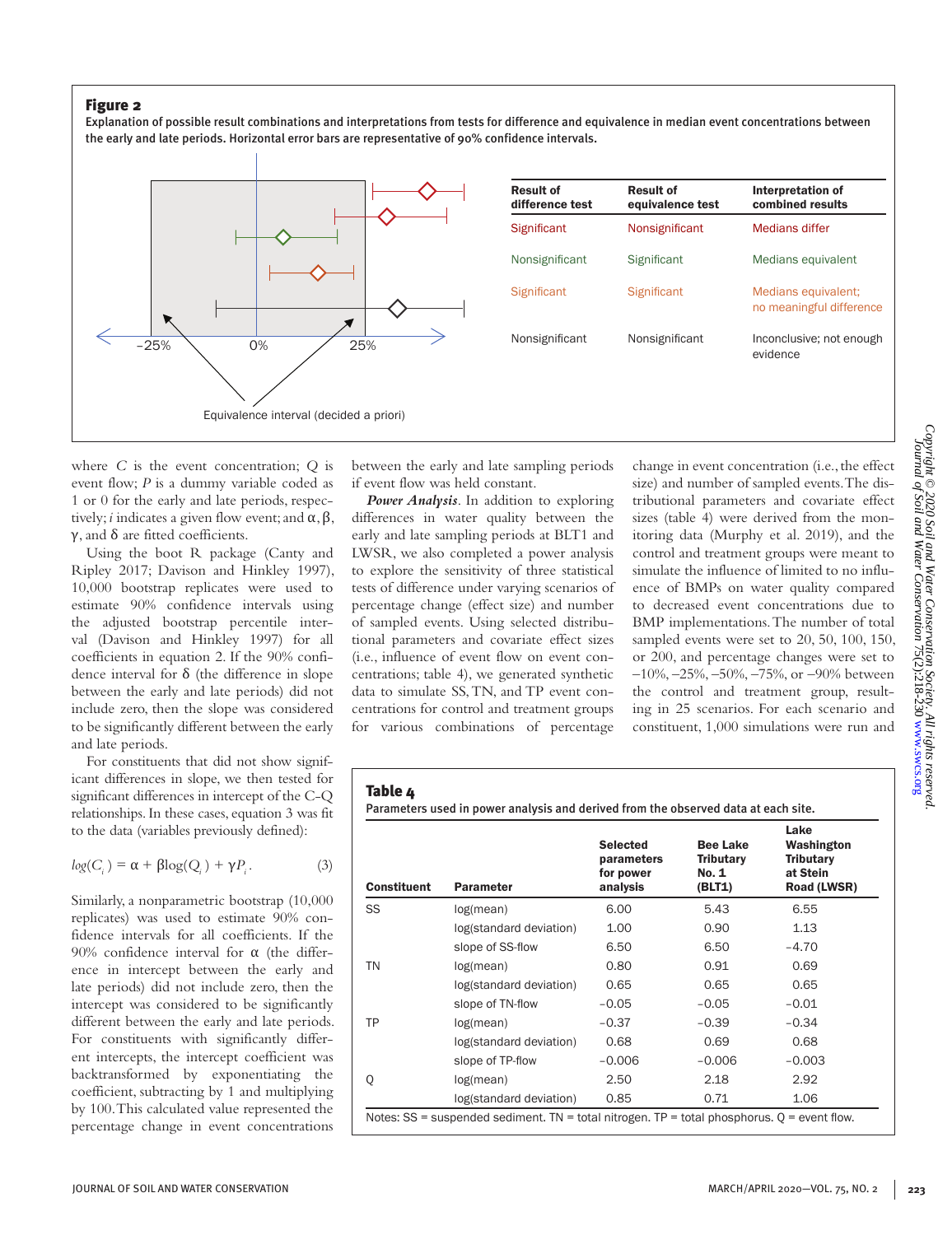significant differences for a given statistical test were recorded. The number of significant differences divided by the number of total simulations  $(1,000)$  gave the power of that statistical test for the given scenario. Three statistical tests were assessed through

these simulation-based power analyses: (1) difference in median event concentration (equation 1), (2) difference in the intercept of log-transformed C-Q relationships (equation 3), and (3) difference in mean of log-transformed event concentration, calculated according to equation 4:

$$
U_{\text{diff}} = U_{\text{treatment}} - U_{\text{control}} \,, \tag{4}
$$

where  $U_{\text{treatment}}$  is the mean of log-transformed event concentrations from the treatment period, *Ucontrol* is the mean of log-transformed event concentrations from the control period, and  $U_{\text{diff}}$  is the difference.

This test was used to explore the power due to the addition of a covariate to the statistical analysis (as in equation 2), as compared to the use of a different measure of central tendency, specifically the mean of log-transformed values (i.e., the geometric mean) compared to the median. These three tests are referred to as the difference-in-median (equation 1), difference-in-intercept (equation 3), and difference-in-meanLog (equation 4), hereafter. For each of the 1,000 simulations, 2,000 bootstrap replicates were used to determine the 90% confidence interval of the given difference statistic using the adjusted bootstrap percentile interval. If the 90% confidence interval of the given difference statistic did not include zero, the difference was considered statistically significant.

## Results and Discussion

*Difference and Equivalence Testing*. At both sites, median event concentrations for some constituents were lower during the late period; however, for many constituents at both sites, the results from the difference and equivalence tests were inconclusive (table 5; figure 2). None of the constituents at either site were significantly equivalent between the early and late periods (table 5). At BLT1, the difference tests indicate all constituents were not significantly different between periods even though five of the six constituents had median event concentrations in the late period that were at least 10% higher or lower than event concentrations from the early period. The insignificant results from both tests were inconclusive, indicating there was not enough evidence to detect whether the median event concentration changed or stayed the same between the two periods at BLT1. At LWSR, the difference tests indicate half of the constituents (SS, TN, and TP) had significantly lower event concentrations in the late period compared to concentrations from the early period; medians differed by –52%, –36%, and –44%, respectively. The remaining constituents did not have different median event concentrations between periods even though the early median of one constituent (NH3 ) was 60% higher than the late period median. Thus, at LWSR, the difference and equivalence tests were inconclusive for  $NH_3$ , TKN, and  $NO_2^- + NO_3^-$  (table 5). The inclusion of the equivalence test along with the difference test (figure 2) provided complementary information so that we did not mistakenly assume that event concentrations had not changed between periods for all the constituents at BLT1 and for half the constituents at LWSR. Instead, the tests together indicated a lack of evidence and a need for additional sampled events.

*Differences in Concentration-Streamflow Relationships*. At BLT1, C-Q relationships were similar between early and late periods; only one statistical difference was detected in the slope or intercept between early and late periods across all six constituents (TP; figure 3). For N constituents, the C-Q relationships were negative or near-horizontal (figure 3), suggesting a slight dilution response of these constituents at higher flow events during both periods or no response at all. For  $NH<sub>3</sub>$ and  $NO_3^- + NO_2^-$ , a slight steepening of the C-Q slope was observed during the late period; however, the intercepts or slopes were not significantly different between periods. The C-Q relationships for SS and TP were positive, suggesting a high supply of available sediment and P for transport from the drainage basin. For SS, this relationship is nearly identical between periods and not significantly different. For TP, the intercept for the late period was significantly higher than the early period, indicating about 60% higher TP event concentrations during the late period (figure 3). This increase in intercept is largely attributed to a single event with extremely high concentration during the late period. When we investigated this seemingly anomalous concentration, we did not find any issues with the laboratory or

field methods and thus retained the event in the analysis. We suspect this event may have occurred when fertilizer was applied just prior to a runoff event.

At LWSR, the C-Q relationships for most constituents suggest improved water quality conditions between the early and late periods; however, only three constituents (SS, TKN, and TN) had statistical differences in either the slope or intercept (figure 3). During the early period, event concentrations were negatively related to event flows for all constituents, indicating a tendency for event concentrations to be lower for large compared to small events, possibly suggesting dilution of a finite amount of constituent (figure 3). Although still negative,  $NH<sub>3</sub>$  was the only constituent where the C-Q relationship for the late period lay entirely above the early period, though these C-Q relationships were not statistically different. Additionally, TKN and TN had negative C-Q relationships for the late period. These relationships had statistically different intercepts between sampling periods resulting in event concentrations being approximately 35% lower during the late period for both constituents. For the other constituents  $(NO<sub>3</sub><sup>-</sup> + NO<sub>2</sub><sup>-</sup>, TP, and)$ SS), the C-Q relationship shifted to positive during the late period, though only SS had significantly different slopes between periods. Much of this shift in slope was driven by lower concentrations during events with smaller flows during the late period and not a large increase in concentrations during high flow events (figure 3), suggesting BMPs may have decreased concentrations during small or moderate events but had little effect on larger events. Our results are consistent with Sharpley et al. (2008), who found a significant increase in storm flow dissolved P concentration with storm size, suggesting that as events increase in size, P release from soils and/or the area of the watershed producing runoff also increases.

*Power Analysis*. As expected, the results of the power analysis for the difference-in-median and difference-in-intercept tests show that as the number of sampled events increases so does the power and our ability to detect change (figure 4). However, this positive relationship between power and the number of sampled events is not linear and varies depending on the statistical test, constituent, and percentage change. The difference-in-median test typically had greater power for the synthetic TN and TP data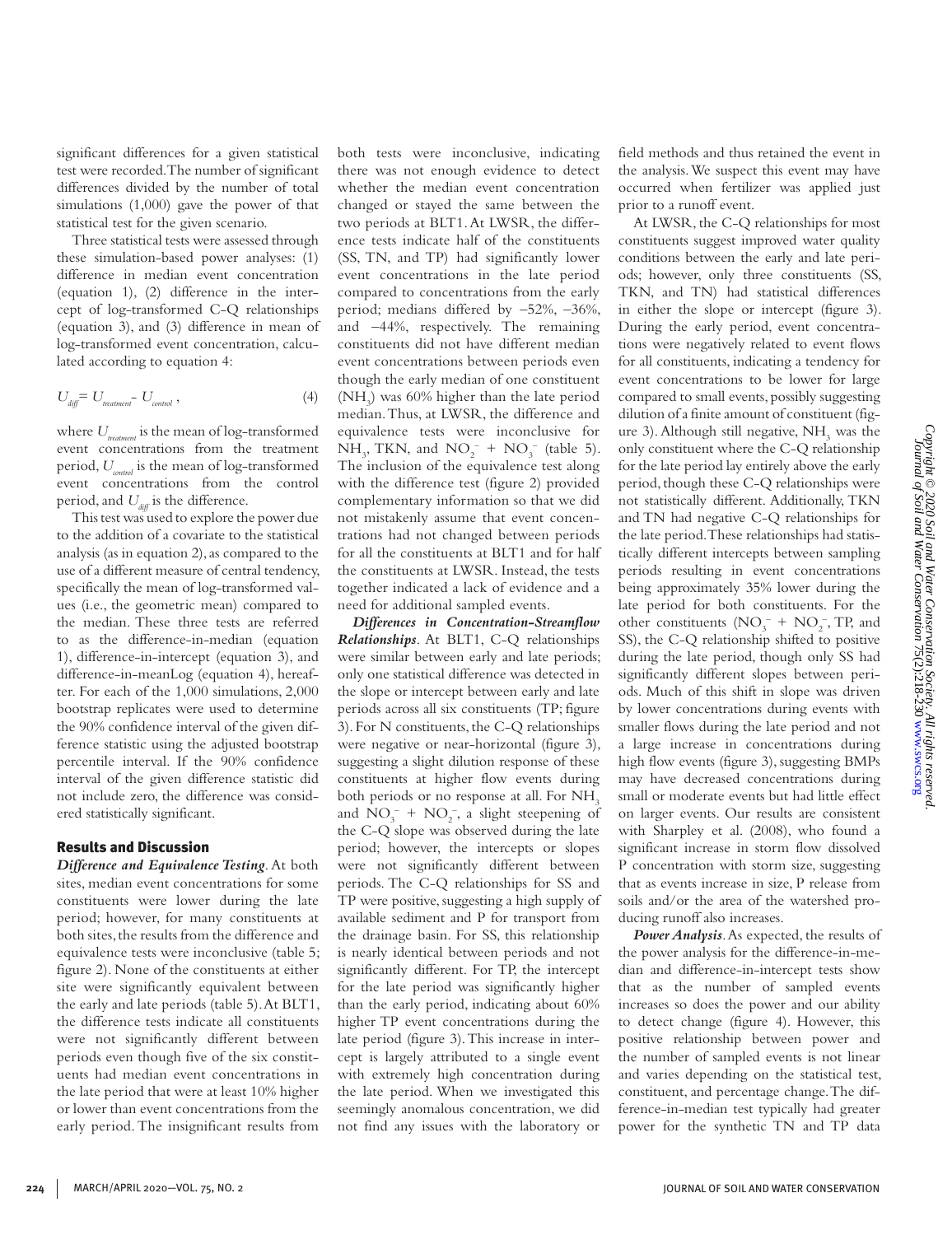#### Table 5 Summary of difference and equivalence test results for median event concentrations, by constituent and site.

| <b>Site</b> | <b>Constituent</b> | Early<br>sampling<br>period<br>median<br>concen-<br>tration<br>$(mg L^{-1})$ | <b>Difference</b><br>between<br>median<br>concen-<br>tration<br>$M_{\text{diff}}$<br>$(mg L^{-1})$ | <b>Bootstrap</b><br>90%<br>confidence<br><b>intervals</b><br>for $M_{\text{diff}}$<br>$(mg L^{-1})$ | Percentage<br>difference<br>in median<br>concen-<br>trations | <b>Significant</b><br>difference | Equiva-<br>lence<br>interval<br>for $M_{\text{diff}}$<br>$(mg L^{-1})$ | <b>Significant</b><br>equivalence<br>using $25%$<br>equivalence<br>interval |
|-------------|--------------------|------------------------------------------------------------------------------|----------------------------------------------------------------------------------------------------|-----------------------------------------------------------------------------------------------------|--------------------------------------------------------------|----------------------------------|------------------------------------------------------------------------|-----------------------------------------------------------------------------|
| Bee Lake    | SS                 | 230.00                                                                       | $-55.00$                                                                                           | (–204, 157)                                                                                         | $-24$                                                        | ns                               | (–56. 56)                                                              | ns                                                                          |
| Tributary   | <b>TN</b>          | 2.20                                                                         | 0.46                                                                                               | $(-1.08, 1.52)$                                                                                     | 21                                                           | ns                               | $(-0.56, 0.56)$                                                        | ns                                                                          |
| No. 1       | NH <sub>3</sub>    | 0.37                                                                         | $-0.15$                                                                                            | $(-0.69, 0.31)$                                                                                     | $-41$                                                        | ns                               | (-0.09, 0.09)                                                          | ns                                                                          |
| (BLT1)      | <b>TKN</b>         | 1.20                                                                         | 0.05                                                                                               | $(-0.96, 0.76)$                                                                                     | 4                                                            | ns                               | $(-0.30, 0.30)$                                                        | ns                                                                          |
|             | $NO_3^- + NO_2^-$  | 1.10                                                                         | $-0.14$                                                                                            | $(-0.96, 0.36)$                                                                                     | $-13$                                                        | ns                               | $(-0.28, 0.28)$                                                        | ns                                                                          |
|             | ТP                 | 0.52                                                                         | 0.13                                                                                               | (-0.05, 0.31)                                                                                       | 25                                                           | ns                               | (-0.13, 0.13)                                                          | ns                                                                          |
| Lake        | SS                 | 1,200.00                                                                     | $-650.00$                                                                                          | $(-1, 170, -71)$                                                                                    | $-52$                                                        | sig                              | $(-313, 313)$                                                          | ns                                                                          |
| Washington  | <b>TN</b>          | 2.50                                                                         | $-0.89$                                                                                            | (–3.77. –0.24)                                                                                      | $-36$                                                        | sig                              | $(-0.62, 0.62)$                                                        | ns                                                                          |
| at Stein    | NH <sub>2</sub>    | 0.084                                                                        | 0.05                                                                                               | $(-0.24, 0.13)$                                                                                     | 60                                                           | ns                               | $(-0.02, 0.02)$                                                        | ns                                                                          |
| Road        | TKN                | 0.97                                                                         | $-0.16$                                                                                            | $(-1.59, 0.21)$                                                                                     | $-16$                                                        | ns                               | $(-0.243, 0.24)$                                                       | ns                                                                          |
| (LWSR)      | $NO2- + NO2-$      | 1.00                                                                         | $-0.30$                                                                                            | $(-0.87, 0.15)$                                                                                     | $-29$                                                        | ns                               | $(-0.26, 0.26)$                                                        | ns                                                                          |
|             | <b>TP</b>          | 1.10                                                                         | $-0.48$                                                                                            | (-1.03, -0.005)                                                                                     | $-44$                                                        | sig                              | $(-0.27, 0.27)$                                                        | ns                                                                          |

Notes: NH<sub>3</sub> = ammonia. NO<sub>3</sub> + NO<sub>2</sub> = nitrate plus nitrite. SS =<br>phosphorus. ns = nonsignificant result. sig = significant result. – = nitrate plus nitrite. SS = suspended sediment. TKN = total Kjeldahl nitrogen. TN = total nitrogen. TP = total

sets, whereas the difference-in-intercept test typically had greater power for synthetic SS data. Across all scenarios and both tests, the power analysis indicated consistently lower power for synthetic TN (figure 4). More sampled events were particularly helpful when the percentage change was moderate (25% or less). When the percentage decrease was about 50%, increasing the number of sampled events rapidly increased the resulting power for most of the constituents and for both statistical tests. For some constituents, this pushed the power above 0.80, a commonly used threshold for power (Krzywinski and Altman 2013). For percentage decreases beyond this range (decrease of 75% or more), increasing the number of sampled events had little effect on power since the power was already high for both tests with as few as 20 sampled events (the exception being power <0.80 when synthetic TN data had a low number of sampled events). For scenarios with small percentage decreases (10%), increasing the number of sampled events resulted in only small increases in power across both tests and all constituents (figure 4).

Comparing the power of both the difference-in-median and difference-in-intercept tests to the power of the difference-in-mean-Log test shows that the measure of central tendency being tested is important, and that accounting for event flow as a covariate does not appear to increase our ability to detect a change given the characteristics of the monitoring data. The difference-in-intercept test was anticipated to have greater power than the difference-in-median test because it accounts for event flow as a covariate; however, this proved to be true only for SS synthetic data and for synthetic TP and TN data during scenarios with only a few sampled events (figure 5). Furthermore, the difference-in-intercept test has almost the same power as the difference-in-meanLog test for all scenarios and constituents, indicating that accounting for flow as a covariate only marginally increased our ability to detect a change, given the synthetic data characteristics we used. Thus, the difference in power between the difference-in-median test and the difference-in-intercept test is primarily due to the use of different measure of central tendency. Use of the median as the measure of central tendency resulted in higher power for most of the scenarios using synthetic TN and TP data, likely due to the skewness of the synthetic (and thus the monitored) data (figure 5).

*Potential Changes between Early and Late Periods*. Our study demonstrated mixed results for detecting changes in sediment and nutrient concentrations from two small agricultural drainages in the MAP. At BLT1 there is a lack of evidence for a change or for equivalence in event concentrations between early and late periods, and only TP concentrations showed a significantly different intercept between early and late periods, likely driven by one event with an event concentration of 9 mg  $L^{-1}$  (figure 3). Conversely, there was some evidence of significant decreases in event concentrations for about half of the constituents at LWSR. At least one of the statistical tests (i.e., difference in median, C-Q intercept, or C-Q slope) identified significant decreases for four of the six constituents (SS, TKN, TN, and TP), and these decreases ranged between –35% and –52%, depending on the constituent and test. The results were inconclusive for  $NH_3$  and  $NO_3^- + NO_2^-$ . The mixed results presented here are consistent with other studies in agricultural drainages in the MAP, as well as other intensive agricultural areas with BMPs. Some studies have shown decreases in sediment (Lizotte et al. 2014; Corsi et al. 2005), P (Bishop et al. 2005; Baker et al. 2016; Littejohn et al. 2014), and N (Corsi et al. 2005; Littlejohn et al. 2014), while other studies have shown little to no reduction in sediment or nutrient (Lizotte et al. 2017; Baker et al. 2018; Corsi et al. 2012).

The changes in water quality, or lack thereof, identified in our study could be due to a variety of differences between early and late periods at BLT1 and LWSR. Many of these differences were not controlled for in this study and can be highly variable. Variability in crop type and soil type can greatly affect sediment and nutrient concentrations and loads (Aryal and Reba 2017). Variability in hydrology and crop production practices can make detecting changes in nutrients and sediment challenging (Baker et al. 2018). Rainfall frequency, duration, and intensity vary within and between years, also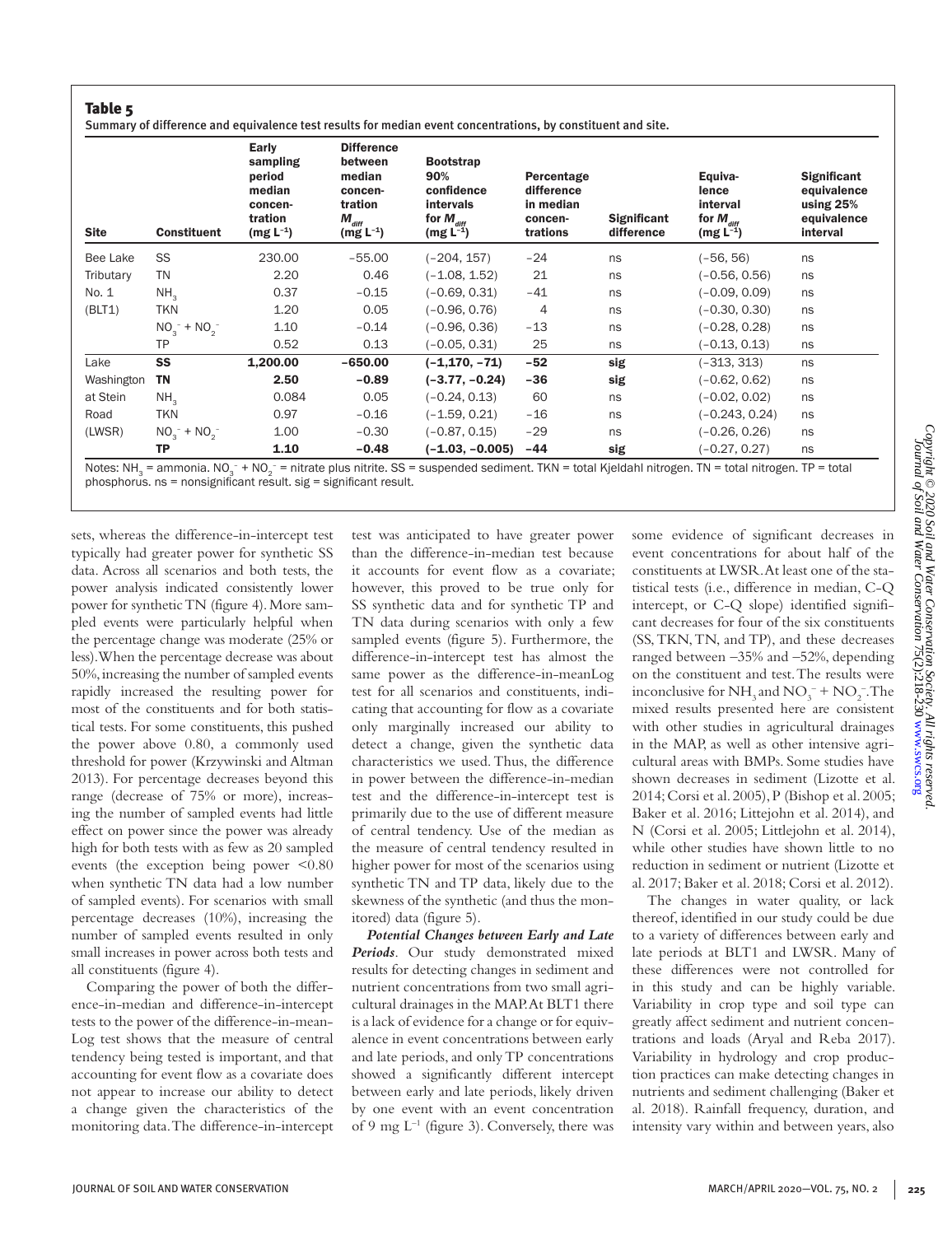Event concentration (C) and streamflow (Q) data for ammonia (NH<sub>3</sub>), nitrate plus nitrite (NO<sub>3</sub> + NO<sub>2</sub>), suspended sediment (SS), total Kjeldahl nitrogen (TKN), total nitrogen (TN), and total phosphorus (TP) at (a through f) Bee Lake Tributary No. 1 (BLT1) and (g through l) Lake Washington Tributary at Stein Road (LWSR), with the C-Q relationship by best management practice period and indication if intercepts (\*) or slopes (\*\*) differed between periods.



contributing to seasonal and annual variability in concentrations and loads (Sharpley et al. 2015). Attributing a specific cause to a change, or lack of change, in water quality or quantity is a challenge recognized across the hydrologic literature (Harrigan et al. 2014; Clark et al. 2011; Merz et al. 2012; Ryberg 2017). Specifically, our study design of two periods that capture differences in the intensity and density of BMP implementation, without an associated control basin, negates our ability to differentiate changes in water quality due exclusively to BMPs versus other influences (Kibler et al. 2011). Nevertheless, we can hypothesize and draw tentative conclusions about the role BMPs, and production practices, may have had on changes, or lack thereof, in water quality in these two agricultural drainages.

Our results suggest BMPs and production practices may have played a role in improving water quality at LWSR but had little effect at BLT1. Differences in improvement in water quality between BLT1 and LWSR may be related to differences in intensity and types of BMPs implemented and various production practices between the drainages. In the Bee Lake drainage, there were fewer BMPs installed, and most of the BMPs that were installed were targeted to reduce sediment and not necessarily nutrients; however, twostage ditches were installed near the end of the early period, which were specifically targeted to reduce nutrient runoff. LWSR had many BMPs installed in the drainage, primarily during the early period, and, similar to BLT1, these BMPs were mostly designed for sediment reduction. During the late period, nutrient management was ongoing in the LWSR drainage through funding mechanisms apart from Clean Water Act Section 319(h) funds. Nutrient management in the LWSR drainage likely resulted in lower fertilizer usage on the fields, thus, likely decreasing the amount of available N for transport.

The drainages differed in the type of crops planted between early and late periods. In the BLT1 drainage, corn was the primary crop for most years in the early period, and during the late period, corn and cotton alternated as the primary crop annually. Since fertilizer is used on both corn and cotton crops, it is possible that fertilizer inputs were not very different between early and late periods in the BLT1 drainage. Additionally, woody wetlands are a considerable portion of the BLT1 drainage, which may have helped to moderate any changes in water quality between early and late periods at this site. At LWSR, soybeans were the dominant crop type during the late period, while during the early period the

dominant crop type alternated between corn and soybean. The fertilizer requirements are typically quite different for these crops, such that corn is fertilized and soybeans generally are not. It is possible that this difference in crops between early and late periods may have led to lower fertilizer application and lower nutrient concentrations in field runoff in the late period compared to the early period.

*Potential Considerations for Future Monitoring*. Event concentrations and event flows were highly variable at both sites, which likely contributed to the low proportion of rejected null hypotheses across the four statistical tests (difference-in-median, equivalence-in-median, difference-in-slope, and difference-in-intercept). In this study, event concentrations for a given constituent can span two to three orders of magnitude (table 1), and event flows are similarly variable (table 3). The high variability of water quality and hydrology in the MAP has also been documented elsewhere (Littlejohn et al. 2014). A comparison of power across the various scenarios (percentage change versus number of sampled events) for both the difference-in-median and difference-in-intercept tests highlight why we may not have detected many changes the number of sampled events was low given the natural variability of event con-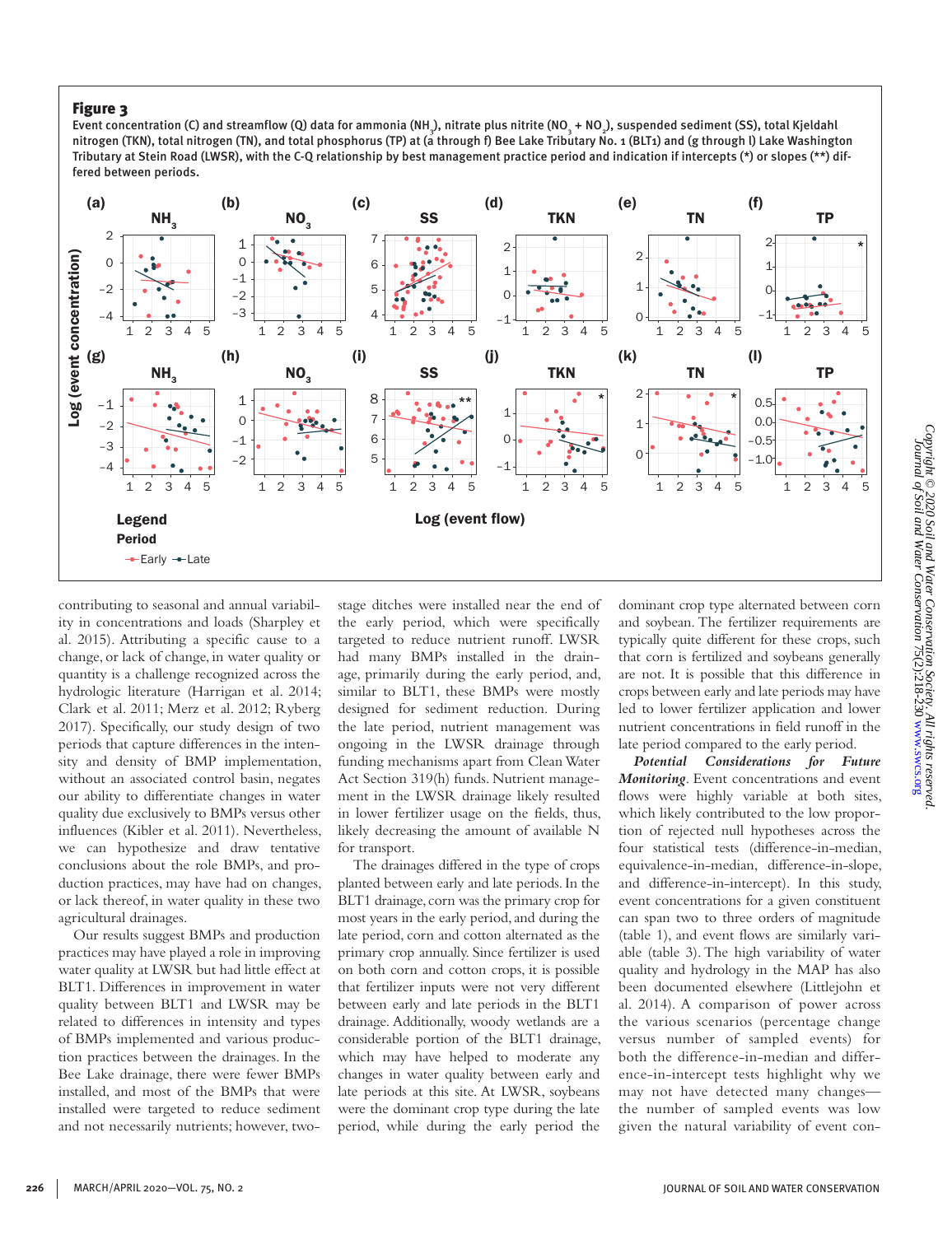Comparison of statistical power for the (a, c, e) difference-in-intercept test and the (b, d, f) difference-in-median test for (a and b) suspended sediment (SS), (c and d) total nitrogen (TN), and (e and f) total phosphorus (TP) for each of the percentage change scenarios. Dotted line is at 0.80 power, a commonly used threshold for power (Krzywinski and Altman 2013).



centrations in these drainages. Given the characteristics of our data set, only large decreases are likely to be detected, and thus smaller decreases in event concentrations may have occurred but would have been largely undetectable. Interestingly, more significant differences were identified at LWSR even though event concentrations and event flows appear to be more variable than BLT1 (table 1 and table 3). However, more events were sampled for nutrients at LWSR compared to BLT1 (table 2), and the power

analysis shows a large increase in power as the number of sampled events increases from 20 to 50. It would have been advantageous to assess the power of our data as an ongoing part of our monitoring activity. Thus, as other researchers have suggested (Levine et al. 2014), we support assessing the power of the collected data set as an ongoing activity during monitoring. This information can be used to better inform future monitoring and whether or not the appropriate number of events are being sampled to achieve the desired sensitivity given the variability of the observed data.

Even if all the observed flow events that occurred at BLT1 and LWSR (194 and 177, respectively) were sampled, the power analysis suggests the difference-in-median and difference-in-intercept tests would still not be able to detect relatively small changes in event concentrations. The power analysis for the scenario with 200 sampled events, coupled with a power of 0.80, indicates only decreases of about 40% or more are likely to be detected using the difference-in-median test (figure 4). Typically, in such cases, a covariate can be incorporated into the analysis to help control some of the variability and increase the power of the statistical tests. The "gold standard" for studies evaluating changes in water quality due to the implementation of BMPs is to use a control basin as the covariate. Since a control basin was not monitored as part of this study, we used event mean flow as the covariate. The power analysis for the difference-in-intercept test indicates that the variability of event concentrations was too great and the synthetic covariate (event flow) was not that useful in controlling for this variability (figure 5). If resources had been available for our study, using a control drainage or monitoring another covariate with higher correlation to event concentrations would have improved our ability to detect change (Loftis et al. 2001). Other covariates to consider may have included soil moisture or precipitation. Thus, at the onset of future monitoring efforts, identifying and monitoring possible covariates may help to control some of the natural variability in the system, and increase the ability of future studies to detect small water quality changes.

An often overlooked aspect of testing for differences between two time periods is acknowledging that a nonsignificant result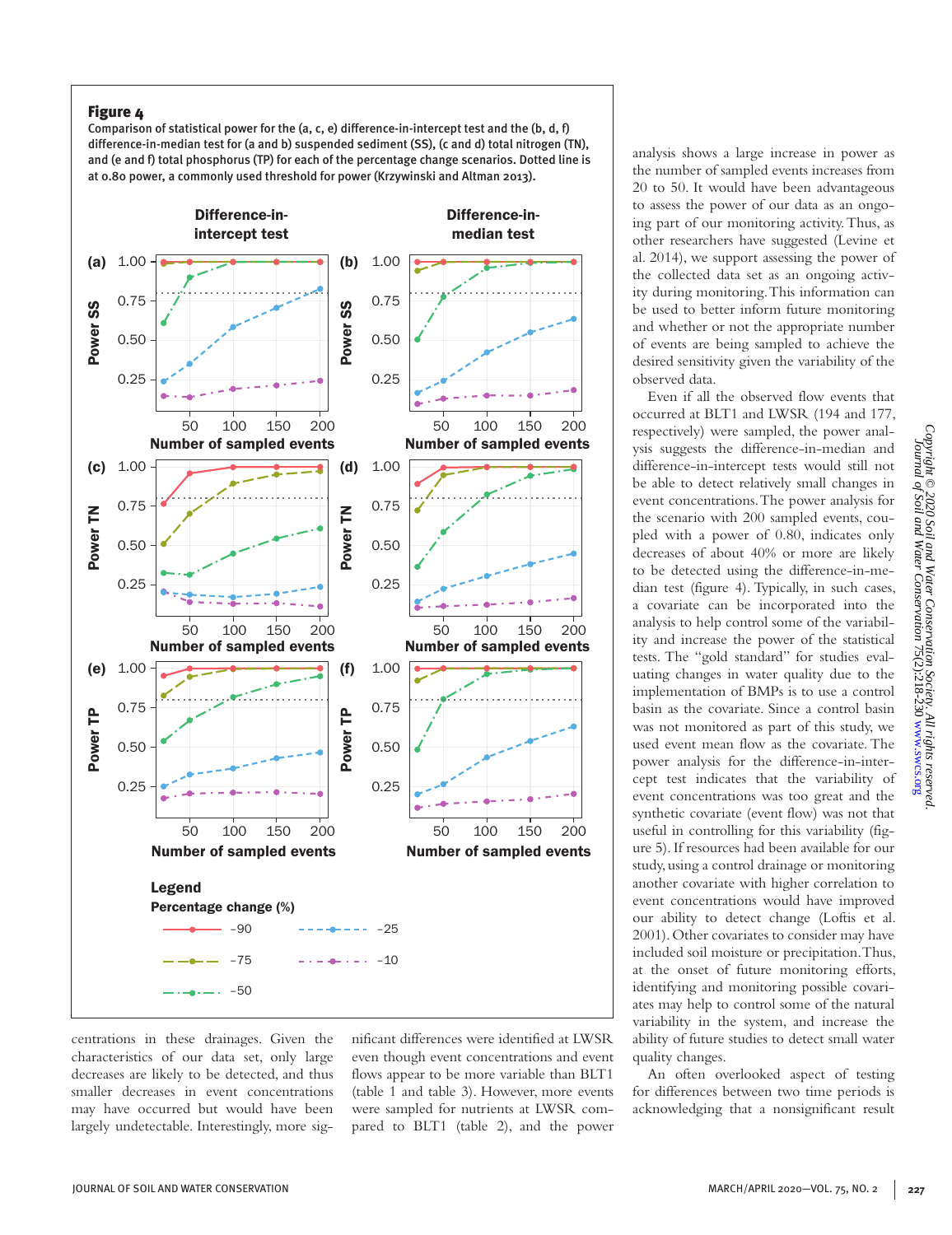Comparison of statistical power for difference tests according to percentage change for (a, b, c) suspended sediment (SS), (d, e, f) total nitrogen (TN), and (g, h, i) total phosphorus (TP), grouped by number of sampled events ([a, d, g] 20 sampled events, [b, e, h] 50 sampled events, and [c, f, i] 100 sampled events). Dotted line is at 0.80 power, a commonly used threshold for power (Krzywinski and Altman 2013).



does not necessarily mean there was no effect or that conditions were the same between the two periods (McBride et al. 1993; Dixon and Pechmann 2005). This is why we tested

for difference and equivalence of the median event concentrations in our analysis (table 5). While we found that several constituents had differences in median event concentration between the early and late periods, none of the late period medians were equivalent within ±25% of the early period medians. Thus, for many constituents, it is impossible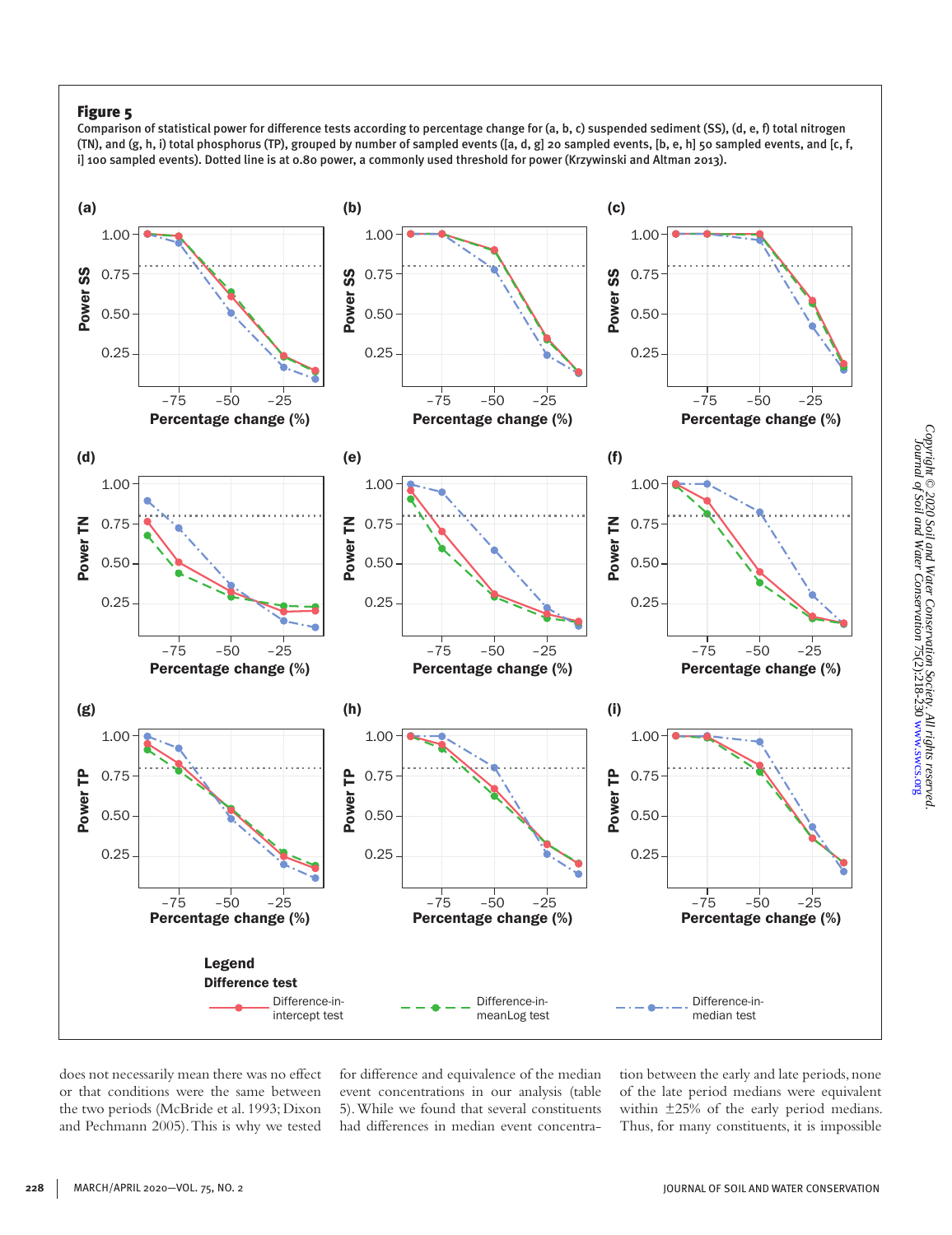to declare whether conditions were similar or different. Without this accompanying test for equivalence, we may have mistakenly assumed the nonsignificant results of the differences-in-median test indicated "no change" when in fact the data do not support this statement. We believe combining difference and equivalence testing in hydrologic studies can inform better understanding of how water quality conditions may or may not change over time and when there is a need for more or better data.

#### Summary and Conclusions

Monitoring and data analysis identified mixed changes in water quality coinciding with implementation of BMPs in two small agricultural drainages in the MAP. Statistical tests indicated no evidence of improvement in sediment and nutrient event concentrations at BLT1, but did suggest some improvement in water quality at LWSR, particularly during moderate flow events for several constituents and for TKN and TN across all flow event magnitudes. Nevertheless, equivalence testing, size of the confidence intervals, and the power analysis suggest a large amount of uncertainty in our results. BMPs and production practices may have played a role in the decreases in event concentrations observed at LWSR, whereas the proportion of woody wetlands in the BLT1 drainage may have mitigated changes that occurred at that site. Our combined use of difference and equivalence testing provided an improved understanding of conditions at the sites and helped to identify that more information was needed to assess change for some of the constituents. Additionally, the power analysis suggests that the natural variability of event flow and event concentrations at these sites hinders our ability to detect small or moderate water quality changes in these drainages. Our results indicate that assessing natural variability, the number of sampled events, and statistical power on an ongoing basis will benefit future monitoring efforts. Potential solutions to address these issues include increasing the number of events being sampled, restricting sampling to an index period (e.g., the spring), monitoring a covariate such as soil moisture, or ideally monitoring a comparable control basin.

#### Acknowledgements

We thank and acknowledge the support of the Mississippi Department of Environmental Quality. Any use of trade, firm, or product names is for descriptive purposes only and does not imply endorsement by the US Government.

#### References

- APHA (American Public Health Association). 2005. Standard Methods for the Analysis of Water and Wastewater, 21st edition. Washington, DC: American Public Health Association, American Water Works Association, and Water Environment Federation.
- Aryal, N., and M.L. Reba. 2017. Transport and transformation of nutrients and sediment in two agricultural watersheds in Northeast Arkansas. Agriculture, Ecosystems & Environment 236:30-42.
- Baker, B.H., J.M.P. Czarnecki, A.R. Omer, C.A. Aldridge, R. Kroeger, and J.D. Prevost. 2018. Nutrient and sediment runoff from agricultural landscapes with varying suites of conservation practices in the Mississippi Alluvial Valley. Journal of Soil and Water Conservation 73(1):75- 85, doi:10.2489/jswc.73.1.75.
- Baker, B.H., R. Kröger, J.D. Prevost, T. Pierce, J.J. Ramirez-Avila, J.M.P. Czarnecki, D. Faust, and C. Flora. 2016. A field-scale investigation of nutrient and sediment reduction efficiencies of a low-technology best management practice: Low-grade weirs. Ecological Engineering 91:240-248.
- Bishop, P.L., W.D. Hively, J.R. Stedinger, M.R. Rafferty, J.L. Lojpersberger, and J.A. Bloomfield. 2005. Multivariate analysis of paired watershed data to evaluate agricultural best management practice effects on stream water phosphorus. Journal of Environmental Quality 34:1087-1101.
- Buchanan, T.J., and W.P. Somers. 1969. Book 3, Chapter A8: Discharge measurements at gaging stations. *In*  Techniques of Water-Resources Investigations of the United States Geological Survey. Reston, VA: US Geological Survey.
- Canty, A., and B. Ripley. 2017. boot: Bootstrap R (S-Plus) Functions. R package version 1.3-19.
- Chapman, S.S., B.A. Kleiss, J.M. Omernik, T.L. Foit, and E.O. Murray. 2004. Ecoregions of the Mississippi Alluvial Plain (map scale 1:1,150,000). Reston, VA: US Geological Survey. https://cfpub.epa.gov/si/si\_public\_ record\_report.cfm?Lab=NHEERL&dirEntryId=96619.
- Clark, M.P., D. Kavetski, and F. Fenicia. 2011. Pursuing the method of multiple working hypotheses for hydrological modeling. Water Resources Research 47(9):W09301.
- Corsi, S.R., J.A. Horwatich, T.D. Rutter, and R.T. Bannerman. 2012. Effects of best-management practices in Bower Creek in the East River priority watershed, Wisconsin, 1991–2009. US Geological Survey Scientific Investigations Report 2012-5217. Reston, VA: US Geological Survey.
- Corsi, S.R., J.F. Walker, L. Wang, J.A. Horwatich, and R.T. Bannerman. 2005. Effects of best management practices in Otter Creek in the Sheboygan River priority watershed, Wisconsin, 1990–2002: US Geological

Survey Scientific Investigations Report 2005–5009. Reston, VA: US Geological Survey.

- Dabney, S.M., R.A. Rebich, and J.W. Pote. 2001. The Mississippi Delta MSEA Program. *In* Sustaining the Global Farm, paper from the 10th International Soil Conservation Organization Meeting, May 24-29, 1999. West Lafayette, IN: International Soil Conservation Organization in cooperation with the USDA and Purdue University.
- Davison, A.C., and D.V. Hinkley. 1997. Bootstrap Methods and Their Applications. Cambridge: Cambridge University Press.
- Dixon, P.M., and J.H.K. Pechmann. 2005. A statistical test to show negligible trend. Ecology 86(7):1751-1756.
- Faulkner, S., W. Barrow Jr., B. Keeland, S. Walls, and D. Telesco. 2011. Effects of conservation practices on wetland ecosystem services in the Mississippi Alluvial Valley. Ecological Applications 21(3)Supplement:S31-S48.
- Fishman, M.J., and L.C. Friedman. 1989. Book 5, Chapter A1: Methods for determination of inorganic substances in water and fluvial sediments. *In* US Geological Survey Techniques of Water-Resources Investigations. Reston, VA: US Geological Survey.
- Harrigan, S., C. Murphy, J. Hall, R.L. Wilby, and J. Sweeny. 2014. Attribution of detected changes in streamflow using multiple working hypotheses. Hydrology and Earth System Sciences 18:1935-1952.
- Hypoxia Task Force. 2017. Mississippi River/Gulf of Mexico Watershed Nutrient Task Force: 2017 Report to Congress. Washington, DC: US Environmental Protection Agency. https://www.epa.gov/ms-htf/ hypoxia-task-force-reports-congress.
- Kennedy, E.J. 1983. Book 3, Chapter A13: Computation of continuous records of streamflow. *In* Technique of Water-Resources Investigations of the United States Geological Survey. Reston, VA: US Geological Survey.
- Kibler, K.M., D.D. Tullos, and G.M. Kondolf. 2011. Learning from dam removal monitoring: Challenges to selecting experimental design and establishing significance of outcomes. River Research and Applications 27(8):967-975.
- King, S.L., and B.D. Keeland. 1999. Evaluation of reforestation in the Lower Mississippi River Alluvial Valley. Restoration Ecology 7(4):348-359.
- King, S.L., D.J. Twedt, and R.R. Wilson. 2006. The role of the Wetland Reserve Program in conservation efforts in the Mississippi River Alluvial Valley. Wildlife Society Bulletin 34(4):914-920.
- Krzywinski, M., and N. Altman. 2013. Power and sample size. Nature 10:1139-1140.
- Levine, C.R., R.D. Yanai, G.G. Lampman, D.A. Burns, C.T. Driscoll, G.B. Lawrence, J.A. Lynch, and N. Schoch. 2014. Evaluating the efficiency of environmental monitoring programs. Ecological Indicators 39:94-101.
- Littlejohn, K.A., B.H. Poganski, R. Kroger, and J.J. Ramirez-Avila. 2014. Effectiveness of low-grade weirs for nutrient removal in an agricultural landscape in the